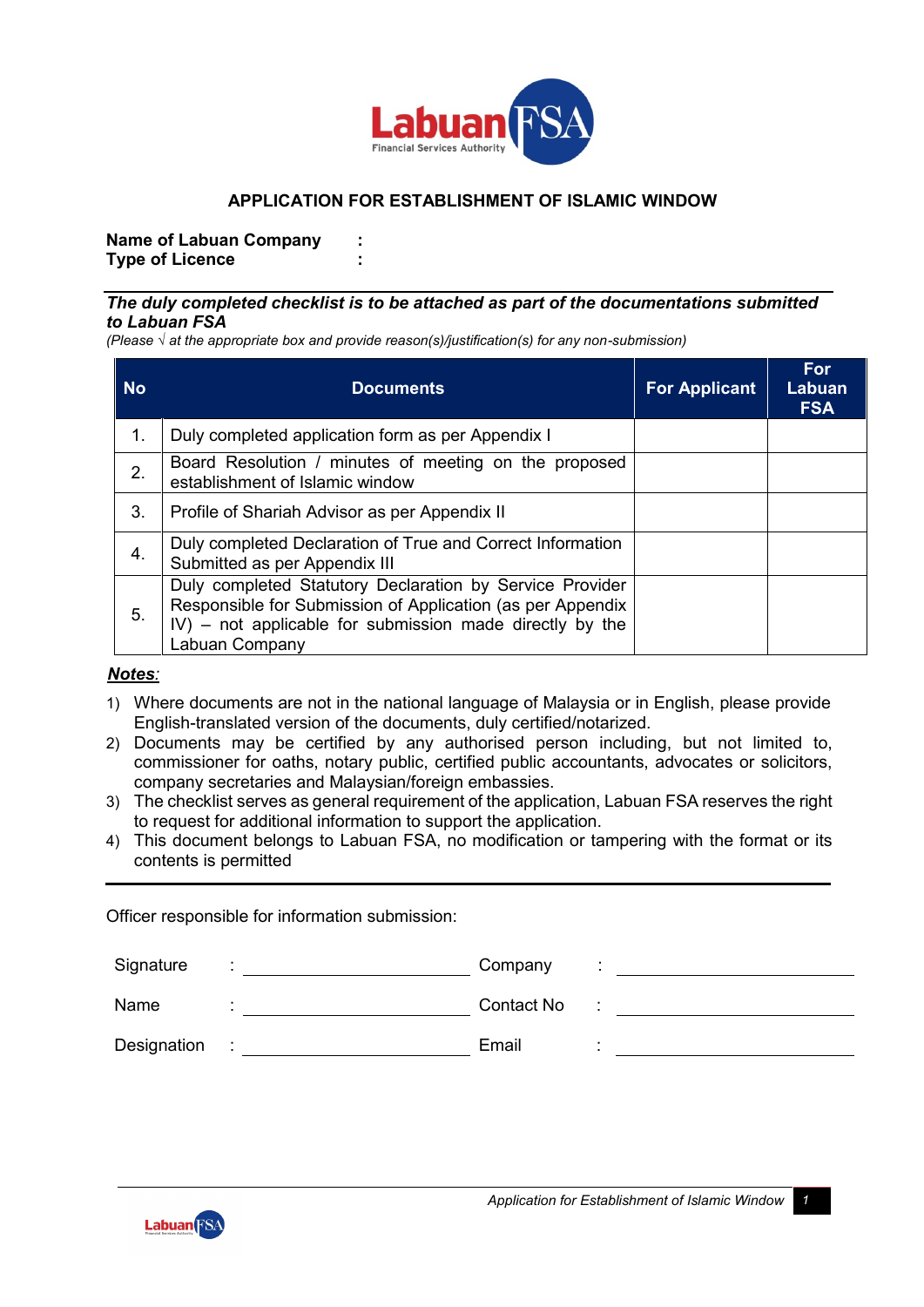### **APPENDIX I**

# **PARTICULARS OF APPLICATION Section A: Business Plan** Rationale or purpose of the<br>a. ostablishment of the Islamic window establishment of the Islamic window b. Objective of establishment c. Product and services to be offered d. Islamic operation model e. Investment plan policy for Islamic operation f. Islamic banking fund / seed capital g. Any other information relevant for<br>g. consideration of the application consideration of the application

# **Section B: Three Years Financial Projection**

#### **Currency:**

| <b>Statement of</b><br><b>Comprehensive Income</b>                                                                                                                        | Year 1 | Year <sub>2</sub> | Year 3 |
|---------------------------------------------------------------------------------------------------------------------------------------------------------------------------|--------|-------------------|--------|
| <b>Gross Contribution</b>                                                                                                                                                 |        |                   |        |
| Less: Earned Contribution<br>Ceded to Retakaful Operator                                                                                                                  |        |                   |        |
| <b>Net Earned Contribution /</b><br><b>Net Income From Islamic</b><br><b>Banking</b>                                                                                      |        |                   |        |
| <b>Other Revenue</b>                                                                                                                                                      |        |                   |        |
| Net Claims and Benefits                                                                                                                                                   |        |                   |        |
| <b>Other Expenses</b>                                                                                                                                                     |        |                   |        |
| Income / (Loss Before Tax                                                                                                                                                 |        |                   |        |
| Tax                                                                                                                                                                       |        |                   |        |
| Income / (Loss) After Tax                                                                                                                                                 |        |                   |        |
| <b>Statement of Financial</b><br><b>Position</b>                                                                                                                          | Year 1 | Year <sub>2</sub> | Year 3 |
| <b>Total Assets</b>                                                                                                                                                       |        |                   |        |
| <b>Total Liabilities</b>                                                                                                                                                  |        |                   |        |
| <b>Islamic Banking Fund /</b><br><b>Seed Capital</b>                                                                                                                      |        |                   |        |
| Note:<br>The projection must show the realistic view of the business in three years.<br>1.<br>2. Please provide the basis of assumption in deriving the projected figure. |        |                   |        |

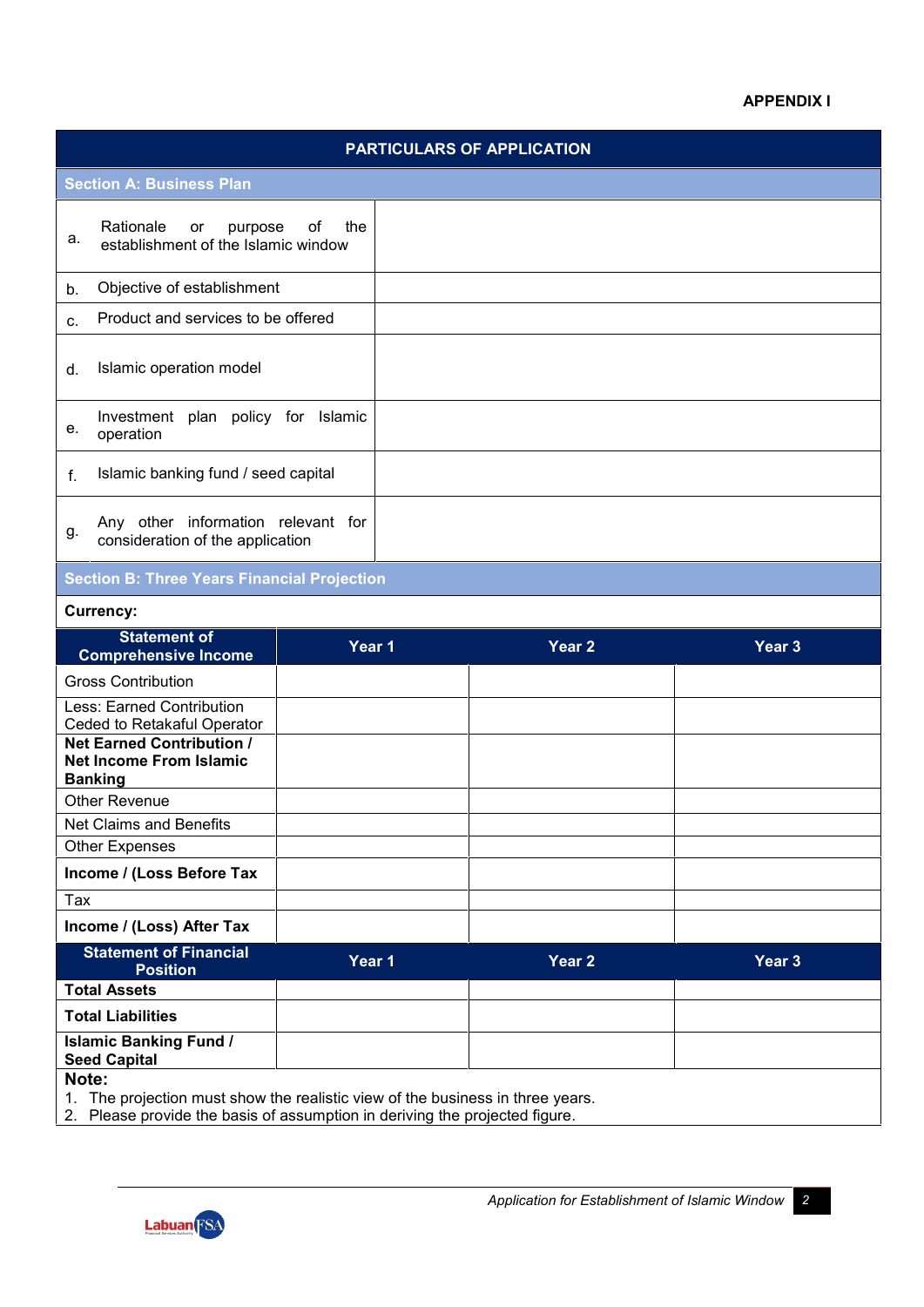### **APPENDIX II**

|                                      |                                                 |                                                    | <b>PROFILE OF SHARIAH ADVISOR</b><br>Important: All fields are mandatory and should not be left blank |                             |  |  |  |
|--------------------------------------|-------------------------------------------------|----------------------------------------------------|-------------------------------------------------------------------------------------------------------|-----------------------------|--|--|--|
| a.                                   | Position to be held                             |                                                    |                                                                                                       |                             |  |  |  |
| b.                                   | Salutation                                      |                                                    |                                                                                                       |                             |  |  |  |
| c.                                   | Name<br>(as per NRIC/<br>passport)              |                                                    |                                                                                                       |                             |  |  |  |
| d.                                   | Date and Place of<br><b>Birth</b>               |                                                    |                                                                                                       |                             |  |  |  |
| е.                                   | Gender                                          |                                                    | Female<br>Male                                                                                        |                             |  |  |  |
| f.                                   | Nationality                                     |                                                    |                                                                                                       |                             |  |  |  |
| g.                                   | <b>NRIC Details</b><br>(for Malaysian)          |                                                    | Old IC No.:<br>NRIC No.:                                                                              |                             |  |  |  |
| h.                                   | <b>Passport Details</b><br>(for Non-Malaysian)  | Passport No.:                                      |                                                                                                       |                             |  |  |  |
|                                      |                                                 | Expiry Date:                                       |                                                                                                       |                             |  |  |  |
|                                      |                                                 | Country of Issue:                                  |                                                                                                       |                             |  |  |  |
|                                      |                                                 | Issuing Authority:                                 |                                                                                                       |                             |  |  |  |
|                                      |                                                 | Length of residence in Malaysia:                   |                                                                                                       |                             |  |  |  |
|                                      |                                                 | Any work permit applied prior to this application: |                                                                                                       |                             |  |  |  |
|                                      |                                                 |                                                    | No<br>Yes<br>(please provide certified true<br>copy of the work permit)                               |                             |  |  |  |
| i.                                   |                                                 |                                                    | Curriculum Vitae of Director/Principal Officer/Shariah Advisor                                        |                             |  |  |  |
|                                      | Section A: Tertiary / Highest Education(s)      |                                                    |                                                                                                       |                             |  |  |  |
| Type of Qualification/ Certification |                                                 |                                                    | Name of School/College/ University/Others                                                             | Year Qualification Obtained |  |  |  |
|                                      |                                                 |                                                    |                                                                                                       |                             |  |  |  |
|                                      | <b>Section B: Professional Qualification(s)</b> |                                                    |                                                                                                       |                             |  |  |  |
| Type of Qualification/ Certification |                                                 |                                                    | Name of Institution                                                                                   | Year Qualification Obtained |  |  |  |
|                                      |                                                 |                                                    |                                                                                                       |                             |  |  |  |
|                                      |                                                 |                                                    |                                                                                                       |                             |  |  |  |

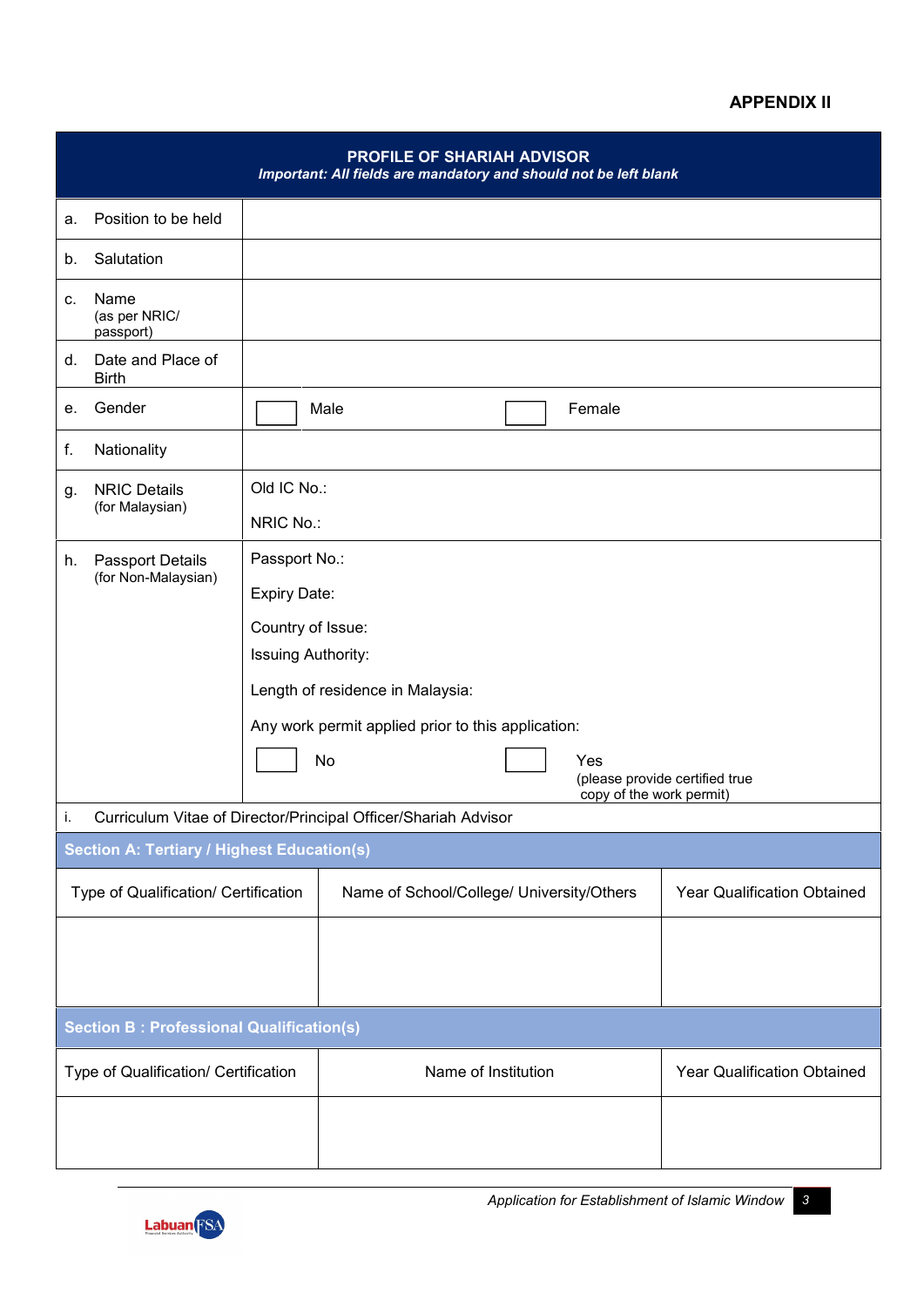| PROFILE OF SHARIAH ADVISOR<br>Important: All fields are mandatory and should not be left blank |                                |                                                      |                                                         |                                      |  |                                                       |  |
|------------------------------------------------------------------------------------------------|--------------------------------|------------------------------------------------------|---------------------------------------------------------|--------------------------------------|--|-------------------------------------------------------|--|
|                                                                                                |                                |                                                      |                                                         |                                      |  |                                                       |  |
|                                                                                                |                                | <b>Section C: Membership of Professional Body(s)</b> |                                                         |                                      |  |                                                       |  |
|                                                                                                | Type and Details of Membership |                                                      |                                                         | Name of Institution                  |  | Year Membership Obtained                              |  |
|                                                                                                |                                |                                                      |                                                         |                                      |  |                                                       |  |
|                                                                                                |                                |                                                      |                                                         |                                      |  |                                                       |  |
|                                                                                                |                                |                                                      |                                                         |                                      |  |                                                       |  |
|                                                                                                |                                |                                                      | <b>Section D: Past and Current Work Experience(s)</b>   |                                      |  |                                                       |  |
|                                                                                                | Date<br>(dd/mm/yy)             |                                                      | Name of Employer <sup>1</sup><br>Designation            |                                      |  | Key Areas of Responsibilities                         |  |
| From                                                                                           | To                             |                                                      |                                                         |                                      |  |                                                       |  |
|                                                                                                |                                |                                                      |                                                         |                                      |  |                                                       |  |
|                                                                                                |                                |                                                      |                                                         |                                      |  |                                                       |  |
|                                                                                                |                                |                                                      |                                                         |                                      |  |                                                       |  |
|                                                                                                |                                |                                                      |                                                         |                                      |  |                                                       |  |
|                                                                                                |                                |                                                      | <b>Section E: Directorship Held in Other Company(s)</b> |                                      |  |                                                       |  |
| Name of Corporation                                                                            |                                | Place of<br>Incorporation                            |                                                         | Date of<br>Appointment<br>(dd/mm/yy) |  | Nature of Appointment<br>(executive or non-executive) |  |
|                                                                                                |                                |                                                      |                                                         |                                      |  |                                                       |  |
|                                                                                                |                                |                                                      |                                                         |                                      |  |                                                       |  |
|                                                                                                |                                |                                                      |                                                         |                                      |  |                                                       |  |

<sup>1</sup> If the position applied for requires approval from relevant authority, please give detail of the approving authority (applicable to current employment only).

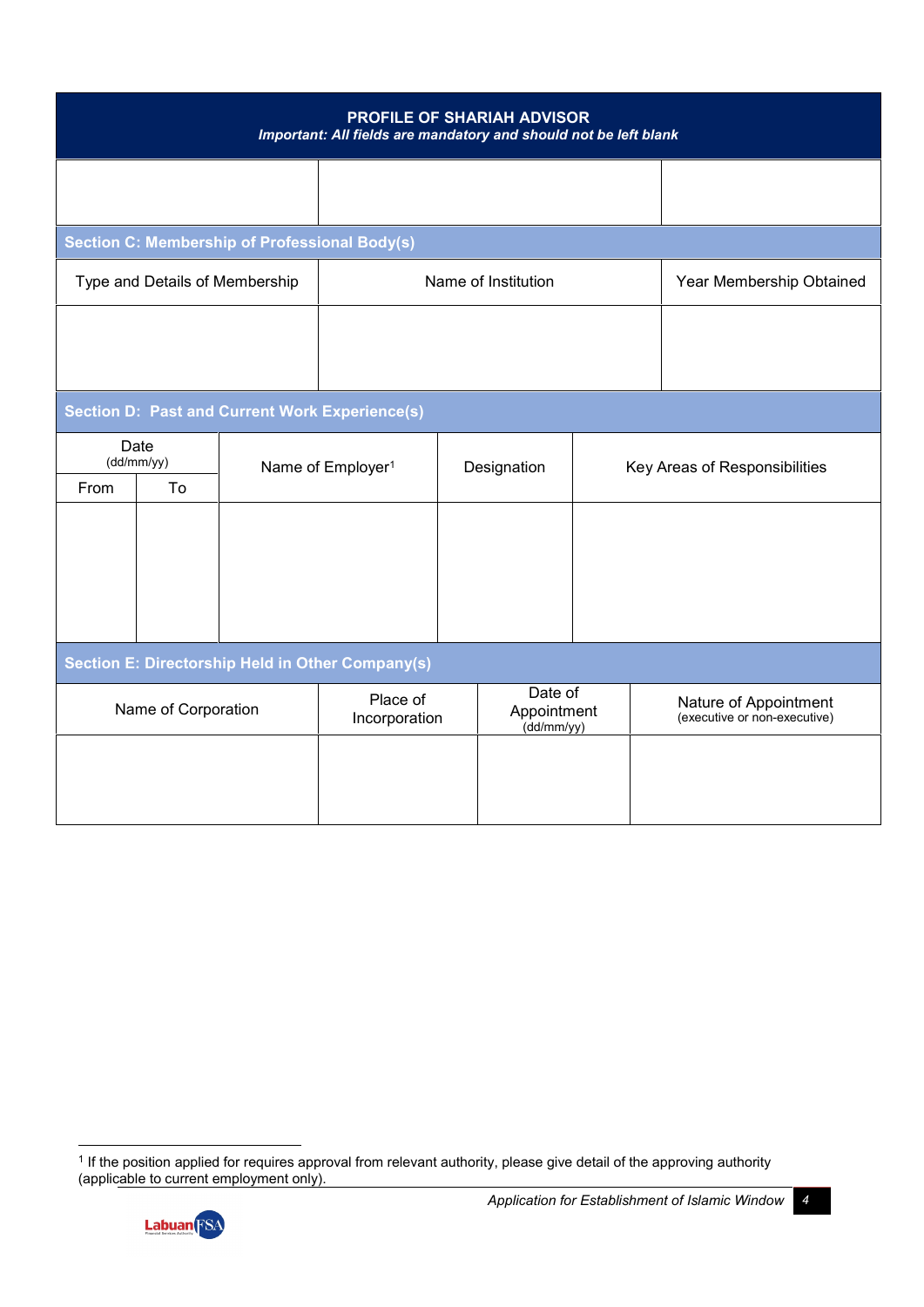|                                        | <b>DECLARATION OF TRUE AND CORRECT INFORMATION SUBMITTED</b><br>Important: All fields are mandatory and should not be left blank                                                                                                           |  |  |  |
|----------------------------------------|--------------------------------------------------------------------------------------------------------------------------------------------------------------------------------------------------------------------------------------------|--|--|--|
|                                        |                                                                                                                                                                                                                                            |  |  |  |
|                                        | do hereby solemnly and sincerely declare that:                                                                                                                                                                                             |  |  |  |
| 1.                                     | all information submitted in this application including all attachments, forms, documents and<br>forwarding letters are accurate, true and correct and that all estimations provided are fair and<br>reasonable.                           |  |  |  |
| 2.                                     | I am aware that if I make any misrepresentation herein this application, it is an offence<br>punishable pursuant to Section 192 of the LFSSA/Section 152 of the LIFSSA.                                                                    |  |  |  |
| 3.                                     | a printed signed copy of this application which reflects the same information provided in this<br>application is being kept at the office of my principal or our appointed Labuan trust company<br>being the agent approved by Labuan FSA. |  |  |  |
|                                        | And I make this solemn declaration conscientiously believing the same to be true and by virtue of<br>the provisions of the Statutory Declaration Act 1960 / other relevant provisions.                                                     |  |  |  |
|                                        | Subscribed and solemnly declared by the above                                                                                                                                                                                              |  |  |  |
|                                        |                                                                                                                                                                                                                                            |  |  |  |
|                                        |                                                                                                                                                                                                                                            |  |  |  |
|                                        | Signature                                                                                                                                                                                                                                  |  |  |  |
|                                        | This day of  20                                                                                                                                                                                                                            |  |  |  |
|                                        | Before me,                                                                                                                                                                                                                                 |  |  |  |
|                                        |                                                                                                                                                                                                                                            |  |  |  |
| (Commissioner for Oaths/Notary Public) |                                                                                                                                                                                                                                            |  |  |  |
|                                        |                                                                                                                                                                                                                                            |  |  |  |